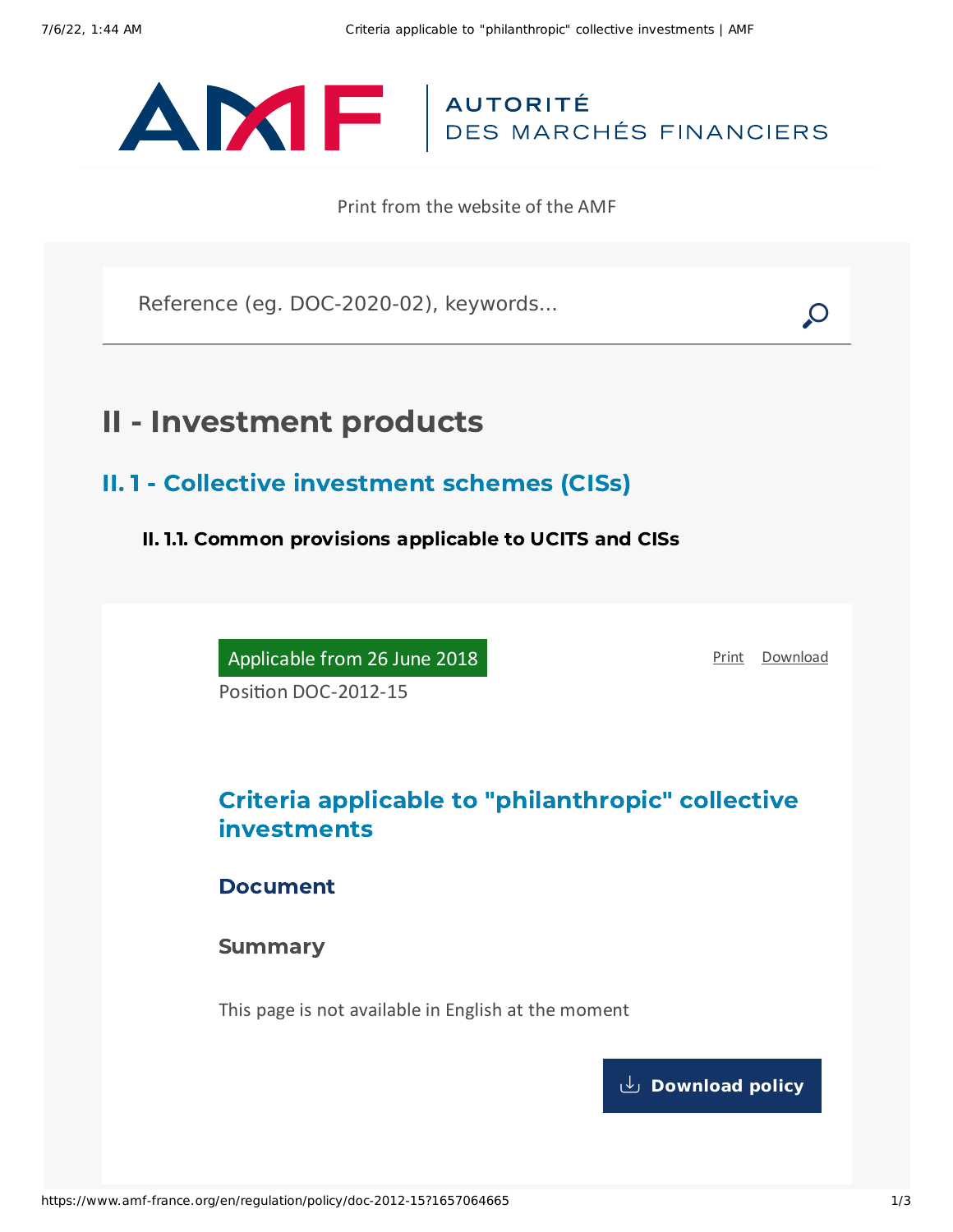## Archives

From 01 December 2015 to 25 June 2018 | Position [DOC-2012-15](#page-1-0)  $\sqrt{}$ 

#### **Criteria applicable to "philanthropic" collective investments**

<span id="page-1-0"></span>A "philanthropic" collective investment must comply with the specific regulations regarding the nature of the beneficiaries, methods for making a gift, sharing information with unitholders and methods for calculating said gift in order to qualify for this status.

## **[Download](https://www.amf-france.org/sites/default/files/doctrine/Position/Criteria%20applicable%20to%20philanthropic%20collective%20investments.pdf) policy**

#### **Reference texts**

- $\blacktriangleright$  Articles 314-80 and 319-16 of the General [Regulation](https://reglement-general.amf-france.org/eli/fr/aai/amf/rg/notes/en.html)  $\mathbb C$
- From 07 November 2012 to 30 November 2015 | Position [DOC-2012-15](#page-1-1)  $\vee$

#### **Criteria applicable to "philanthropic" collective investments**

<span id="page-1-1"></span>This page is not available in English

**[Download](https://www.amf-france.org/sites/default/files/pdf/62919/en/Criteria_applicable_to_philanthropic_collective_investments.pdf?1657064667?1657064667) policy**